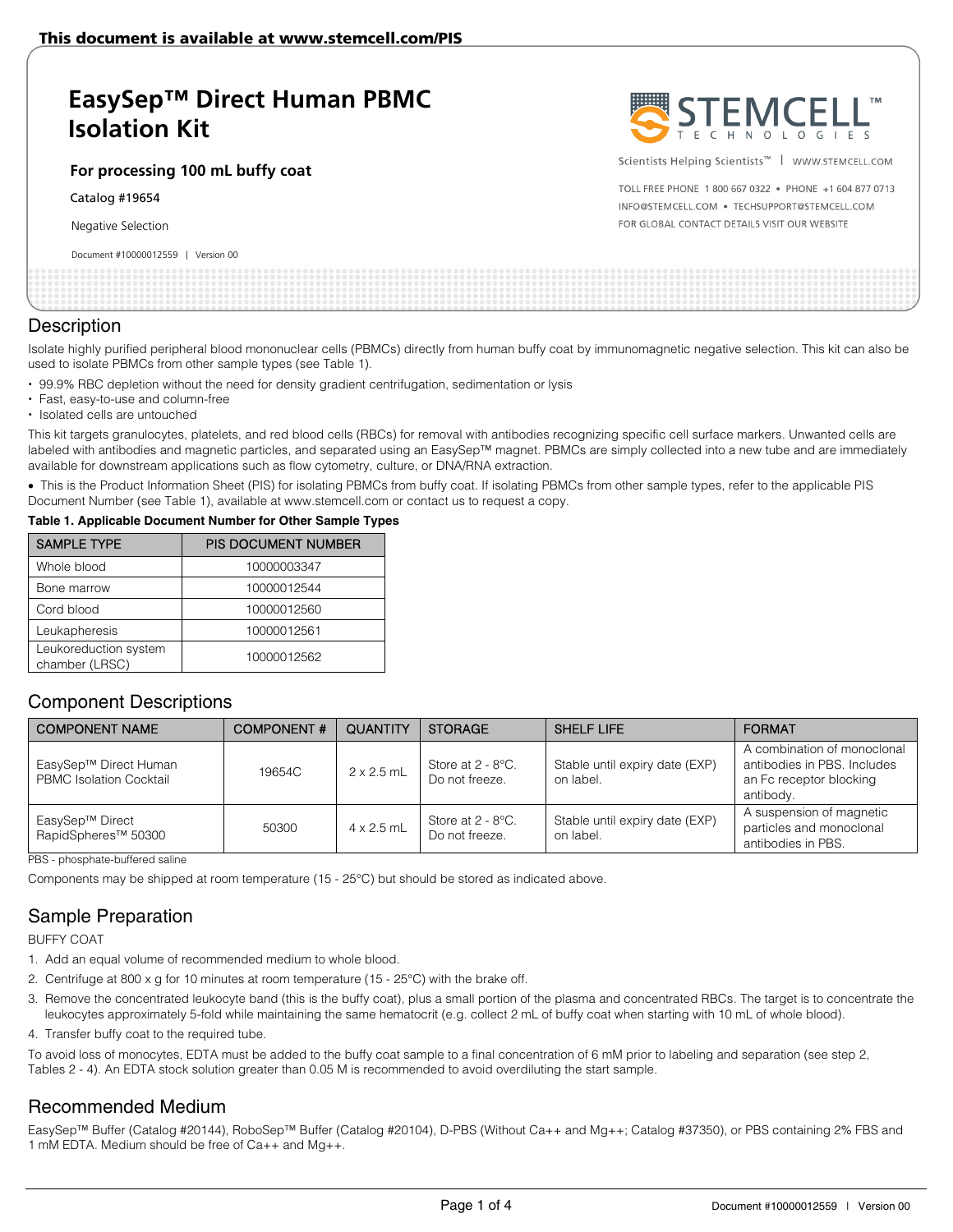

### Directions for Use – Manual EasySep™ Protocols

See page 1 for Sample Preparation and Recommended Medium. Refer to Tables 2 and 3 for detailed instructions regarding the EasySep™ procedure for each magnet.

**Table 2. EasySep™ Direct Human PBMC Isolation Kit Protocol for BUFFY COAT**

|                         |                                                                                                                                            | <b>EASYSEP™ MAGNETS</b>                                                                     |                                                                                             |  |  |  |  |  |
|-------------------------|--------------------------------------------------------------------------------------------------------------------------------------------|---------------------------------------------------------------------------------------------|---------------------------------------------------------------------------------------------|--|--|--|--|--|
| <b>STEP</b>             | <b>INSTRUCTIONS</b>                                                                                                                        | EasySep™<br>(Catalog #18000)                                                                | "The Big Easy"<br>(Catalog #18001)                                                          |  |  |  |  |  |
|                         | Prepare sample within the volume range.                                                                                                    | $0.5 - 1.5$ mL                                                                              | $1 - 6$ mL                                                                                  |  |  |  |  |  |
| $\overline{1}$          | Add sample to required tube.                                                                                                               | 5 mL (12 x 75 mm) polystyrene round-bottom tube<br>(e.g. Catalog #38007)                    | 14 mL (17 x 95 mm) polystyrene round-bottom tube<br>(e.g. Catalog #38008)                   |  |  |  |  |  |
| $\overline{2}$          | Add EDTA to sample.                                                                                                                        | At a final concentration of 6 mM EDTA                                                       | At a final concentration of 6 mM EDTA                                                       |  |  |  |  |  |
| $\overline{\mathbf{3}}$ | Add Isolation Cocktail to sample.<br>NOTE: Do not vortex cocktail.                                                                         | 50 µL/mL of sample                                                                          | 50 µL/mL of sample                                                                          |  |  |  |  |  |
|                         | Mix and incubate.                                                                                                                          | RT for 5 minutes                                                                            | RT for 5 minutes                                                                            |  |  |  |  |  |
| $\overline{4}$          | Add recommended medium to top up the sample<br>to the indicated volume. Mix by gently pipetting<br>up and down 2 - 3 times.                | Top up to double the original sample volume                                                 | Top up to double the original sample volume                                                 |  |  |  |  |  |
| $\sqrt{5}$              | Vortex RapidSpheres™.<br>NOTE: Particles should appear evenly dispersed.                                                                   | 30 seconds                                                                                  | 30 seconds                                                                                  |  |  |  |  |  |
| 6                       | Add RapidSpheres <sup>™</sup> to sample and mix.                                                                                           | 50 µL/mL of original sample volume<br>NOTE: No incubation, IMMEDIATELY proceed to next step | 50 µL/mL of original sample volume<br>NOTE: No incubation, IMMEDIATELY proceed to next step |  |  |  |  |  |
| $\overline{7}$          | Place the tube (without lid) into the magnet and<br>incubate.                                                                              | RT for 5 minutes                                                                            | RT for 5 minutes                                                                            |  |  |  |  |  |
| 8                       | Pick up the magnet, and in one continuous<br>motion invert the magnet and tube, pouring the<br>enriched cell suspension* into a new tube.  | Use a new 5 mL tube                                                                         | Use a new 14 mL tube                                                                        |  |  |  |  |  |
| 9                       | Add RapidSpheres™ to the new tube containing<br>the enriched cells and mix.                                                                | Use same volume as in step 6<br>NOTE: No incubation, IMMEDIATELY proceed to next step       | Use same volume as in step 6<br>NOTE: No incubation, IMMEDIATELY proceed to next step       |  |  |  |  |  |
| 10 <sup>°</sup>         | Remove the tube from the magnet; Place the<br>tube from step 9 (without lid) into the magnet<br>and incubate for a second separation.      | RT for 5 minutes                                                                            | RT for 5 minutes                                                                            |  |  |  |  |  |
| 11                      | Pick up the magnet, and in one continuous<br>motion invert the magnet and tube,** pouring the<br>enriched cell suspension into a new tube. | Use a new 5 mL tube                                                                         | Use a new 14 mL tube                                                                        |  |  |  |  |  |
| 12                      | Remove the tube from the magnet; Place the<br>tube from step 11 (without lid) into the magnet<br>and incubate for a third separation.      | RT for 5 minutes                                                                            | RT for 5 minutes                                                                            |  |  |  |  |  |
| 13                      | Pick up the magnet, and in one continuous<br>motion invert the magnet and tube,** pouring the<br>enriched cell suspension into a new tube. | Isolated cells are ready for use                                                            | Isolated cells are ready for use                                                            |  |  |  |  |  |

RT - room temperature (15 - 25°C)

\* Following the first magnetic separation, the collected cells may contain a significant amount of RBCs and may look similar to the original unprocessed human buffy coat sample.

\*\* To minimize RBC contamination in the isolated cells, pour off the sample along a clean area of the tube (i.e. the opposite side to where the sample was poured in).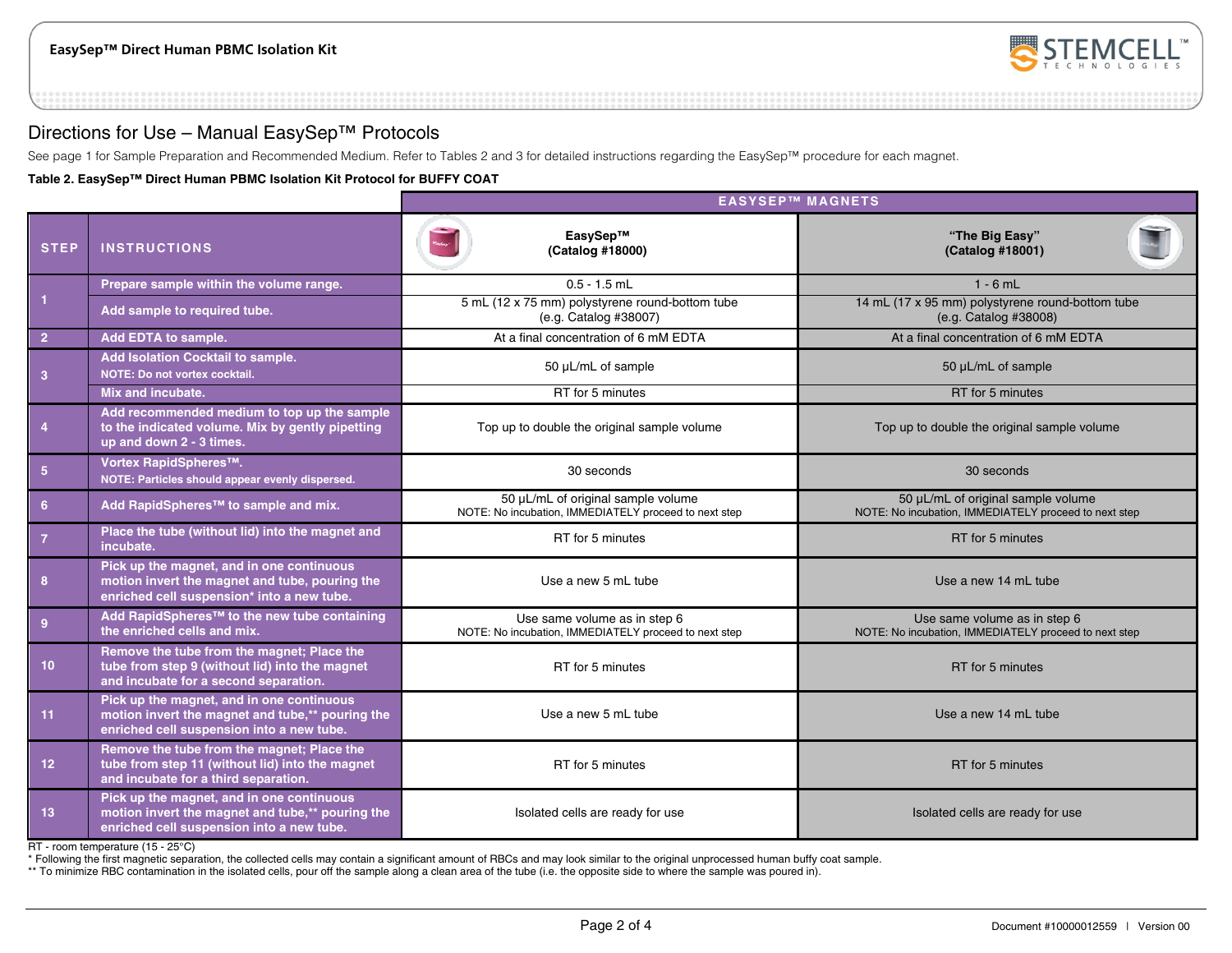

**Table 3. EasySep™ Direct Human PBMC Isolation Kit Protocol for BUFFY COAT**

|                  |                                                                                                                                                                                                                                                               | <b>EASYSEP™ MAGNETS</b>          |                                                                                                |                                                                                                |                    |                                                                                                                    |  |  |  |
|------------------|---------------------------------------------------------------------------------------------------------------------------------------------------------------------------------------------------------------------------------------------------------------|----------------------------------|------------------------------------------------------------------------------------------------|------------------------------------------------------------------------------------------------|--------------------|--------------------------------------------------------------------------------------------------------------------|--|--|--|
|                  |                                                                                                                                                                                                                                                               |                                  |                                                                                                | EasyEights™ (Catalog #18103)                                                                   |                    | Easy 50                                                                                                            |  |  |  |
| <b>STEP</b>      | <b>INSTRUCTIONS</b>                                                                                                                                                                                                                                           | <b>HILL please</b>               | 5 mL tube                                                                                      | 14 mL tube                                                                                     | <b>ANTE LIBRER</b> | (Catalog #18002)                                                                                                   |  |  |  |
|                  | Prepare sample within the volume range.                                                                                                                                                                                                                       |                                  | $0.5 - 1.5$ mL                                                                                 | $1 - 6$ mL                                                                                     |                    | $5 - 25$ mL                                                                                                        |  |  |  |
| $\vert$ 1        | Add sample to required tube.                                                                                                                                                                                                                                  |                                  | 5 mL (12 x 75 mm)<br>polystyrene round-bottom tube<br>(e.g. Catalog #38007)                    | 14 mL (17 x 95 mm)<br>polystyrene round-bottom tube<br>(e.g. Catalog #38008)                   |                    | 50 mL (30 x 115 mm) conical tube<br>(e.g. Catalog #38010)                                                          |  |  |  |
| $\overline{2}$   | Add EDTA to sample.                                                                                                                                                                                                                                           |                                  | At a final concentration of 6 mM EDTA                                                          | At a final concentration of 6 mM EDTA                                                          |                    | At a final concentration of 6 mM EDTA                                                                              |  |  |  |
| $\mathbf{3}$     | Add Isolation Cocktail to sample.<br>NOTE: Do not vortex cocktail.                                                                                                                                                                                            |                                  | 50 µL/mL of sample                                                                             | 50 µL/mL of sample                                                                             |                    | 50 µL/mL of sample                                                                                                 |  |  |  |
|                  | Mix and incubate.                                                                                                                                                                                                                                             |                                  | RT for 5 minutes                                                                               | RT for 5 minutes                                                                               |                    | RT for 5 minutes                                                                                                   |  |  |  |
| $\boldsymbol{4}$ | Add recommended medium to top up the<br>sample to the indicated volume. Mix by gently<br>pipetting up and down 2 - 3 times.                                                                                                                                   |                                  | Top up to double the original sample volume                                                    | Top up to double the original sample volume                                                    |                    | • Top up to double the original sample<br>volume for samples $\leq$ 20 mL<br>. Top up to 50 mL for samples > 20 mL |  |  |  |
| 5 <sub>5</sub>   | Vortex RapidSpheres™.<br>NOTE: Particles should appear evenly dispersed.                                                                                                                                                                                      |                                  | 30 seconds                                                                                     | 30 seconds                                                                                     |                    | 30 seconds                                                                                                         |  |  |  |
| 6 <sup>5</sup>   | Add RapidSpheres™ to sample.                                                                                                                                                                                                                                  |                                  | 50 µL/mL of original sample volume<br>NOTE: No incubation, IMMEDIATELY proceed to<br>next step | 50 µL/mL of original sample volume<br>NOTE: No incubation, IMMEDIATELY proceed to<br>next step |                    | 50 µL/mL of original sample volume<br>NOTE: No incubation, IMMEDIATELY proceed to<br>next step                     |  |  |  |
| $\overline{7}$   | Place the tube (without lid) into the magnet and<br>incubate.                                                                                                                                                                                                 |                                  | RT for 5 minutes                                                                               | RT for 5 minutes                                                                               |                    | RT for 10 minutes                                                                                                  |  |  |  |
| 8                | Carefully pipette*** (do not pour) the enriched<br>cell suspension into a new tube.<br>NOTE: Collect the entire clear fraction from top to bottom.<br>For optimal recovery, also collect a small volume of RBCs<br>(up to 10% of the starting sample volume). |                                  | Use a new 5 mL tube                                                                            | Use a new 14 mL tube                                                                           |                    | Use a new 50 mL tube                                                                                               |  |  |  |
| 9                | Add RapidSpheres™ to the new tube containing<br>the enriched cells and mix.                                                                                                                                                                                   |                                  | Use same volume as in step 6<br>NOTE: No incubation, IMMEDIATELY proceed to<br>next step       | Use same volume as in step 6<br>NOTE: No incubation, IMMEDIATELY proceed to<br>next step       |                    | Use same volume as in step 6<br>NOTE: No incubation, IMMEDIATELY proceed to<br>next step                           |  |  |  |
| 10 <sub>1</sub>  | Remove the tube from the magnet; Place the<br>tube from step 9 (without lid) into the magnet<br>and incubate for a second separation.                                                                                                                         |                                  | RT for 5 minutes                                                                               | RT for 5 minutes                                                                               |                    | RT for 10 minutes                                                                                                  |  |  |  |
| 11               | Carefully pipette*** (do not pour) the enriched<br>cell suspension into a new tube.<br>NOTE: Collect only the clear fraction.                                                                                                                                 |                                  | Use a new 5 mL tube                                                                            | Use a new 14 mL tube                                                                           |                    | Use a new 50 mL tube                                                                                               |  |  |  |
| 12 <sub>2</sub>  | Remove the tube from the magnet; Place the<br>new tube from step 11 (without lid) containing<br>the enriched cells into the magnet and incubate<br>for a third separation.                                                                                    | RT for 5 minutes                 |                                                                                                | RT for 5 minutes                                                                               |                    | RT for 10 minutes                                                                                                  |  |  |  |
| 13               | Carefully pipette*** (do not pour) the enriched<br>cell suspension into a new tube.<br>NOTE: Collect only the clear fraction.                                                                                                                                 | Isolated cells are ready for use |                                                                                                | Isolated cells are ready for use                                                               |                    | Isolated cells are ready for use                                                                                   |  |  |  |

RT - room temperature (15 - 25°C)

\*\*\* Collect the entire supernatant, all at once, into a single pipette (e.g. for EasyEights™ 5 mL tube use a 2 mL serological pipette [Catalog #38002]; for EasyEights™ 14 mL tube use a 10 mL serological pipette [Catalog #3